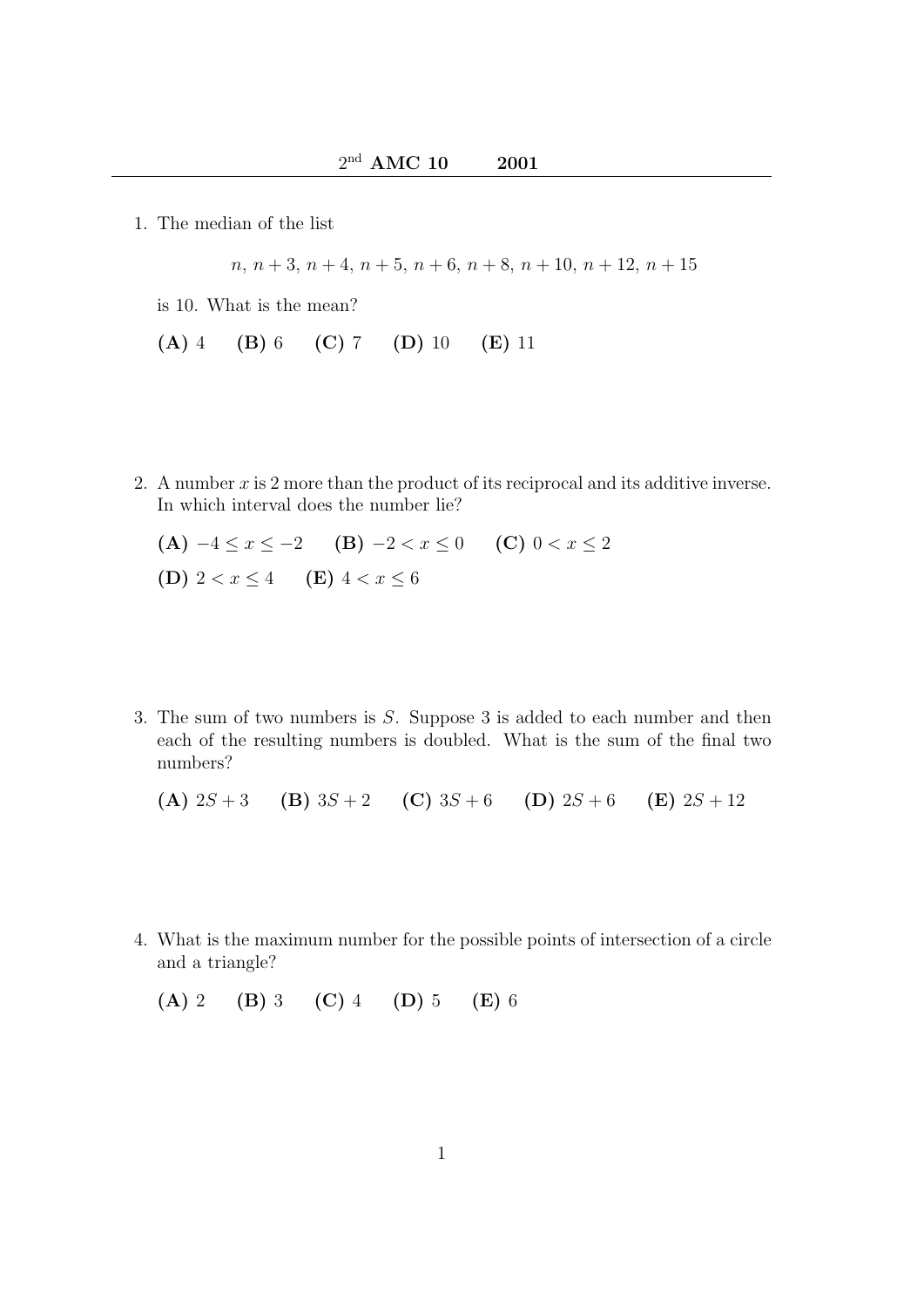5. How many of the twelve pentominoes pictured below have at least one line of symmetry?



6. Let  $P(n)$  and  $S(n)$  denote the product and the sum, respectively, of the digits of the integer n. For example,  $P(23) = 6$  and  $S(23) = 5$ . Suppose N is a two-digit number such that  $N = P(N) + S(N)$ . What is the units digit of N?

$$
(A) 2 (B) 3 (C) 6 (D) 8 (E) 9
$$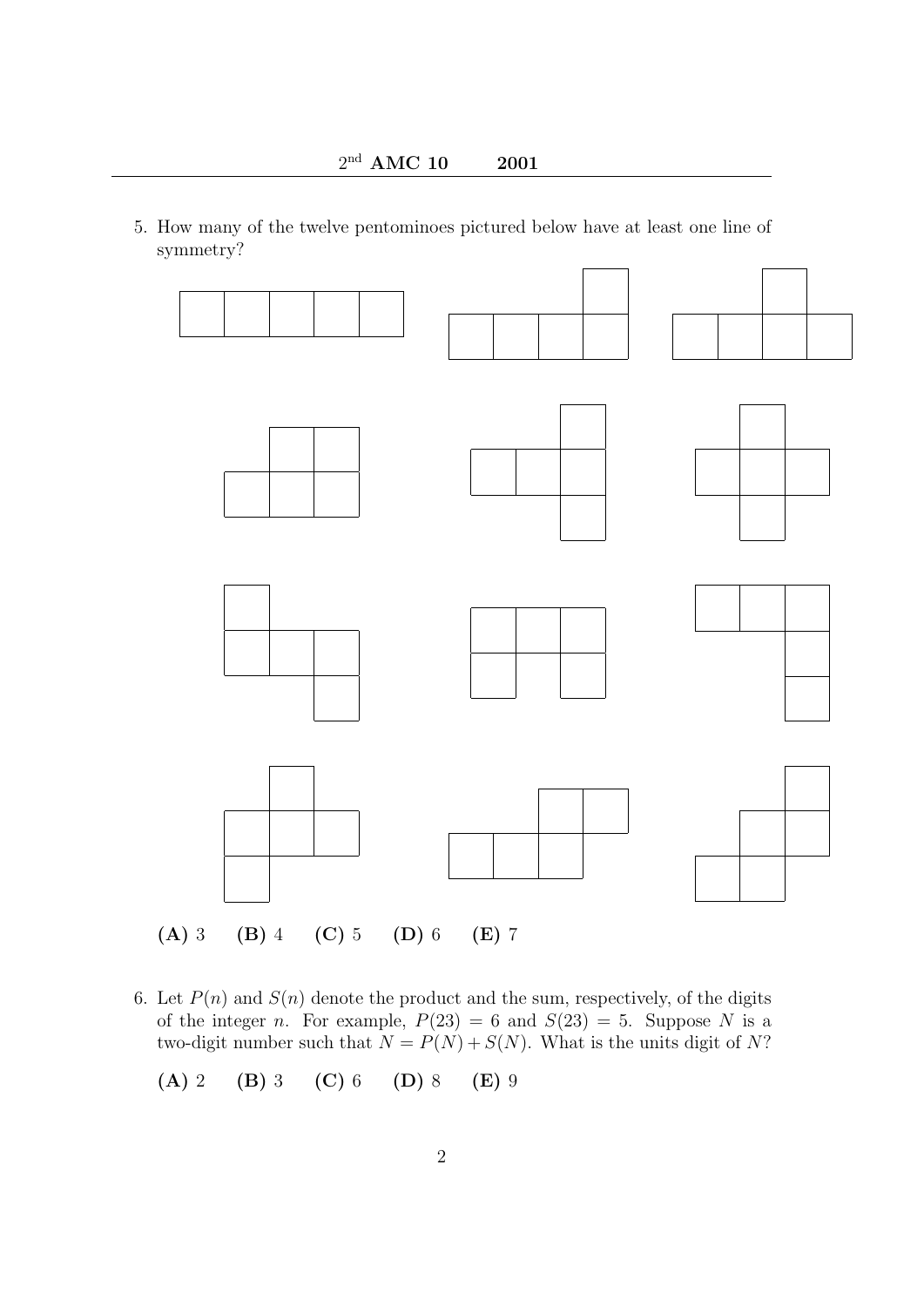7. When the decimal point of a certain positive decimal number is moved four places to the right, the new number is four times the reciprocal of the original number. What is the original number?

(A)  $0.0002$  (B)  $0.002$  (C)  $0.02$  (D)  $0.2$  (E) 2

8. Wanda, Darren, Beatrice, and Chi are tutors in the school math lab. Their schedule is as follows: Darren works every third school day, Wanda works every fourth school day, Beatrice works every sixth school day, and Chi works every seventh school day. Today they are all working in the math lab. In how many school days from today will they next be together tutoring in the lab?

(A) 42 (B) 84 (C) 126 (D) 178 (E) 252

9. The state income tax where Kristin lives is levied at the rate of  $p\%$  of the first \$28000 of annual income plus  $(p+2)$ % of any amount above \$28000. Kristin noticed that the state income tax she paid amounted to  $(p + 0.25)\%$  of her annual income. What was her annual income?

(A)  $$28000$  (B)  $$32000$  (C)  $$35000$  (D)  $$42000$  (E)  $$56000$ 

10. If x, y, and z are positive with  $xy = 24$ ,  $xz = 48$ , and  $yz = 72$ , then  $x + y + z$ is

(A) 18 (B) 19 (C) 20 (D) 22 (E) 24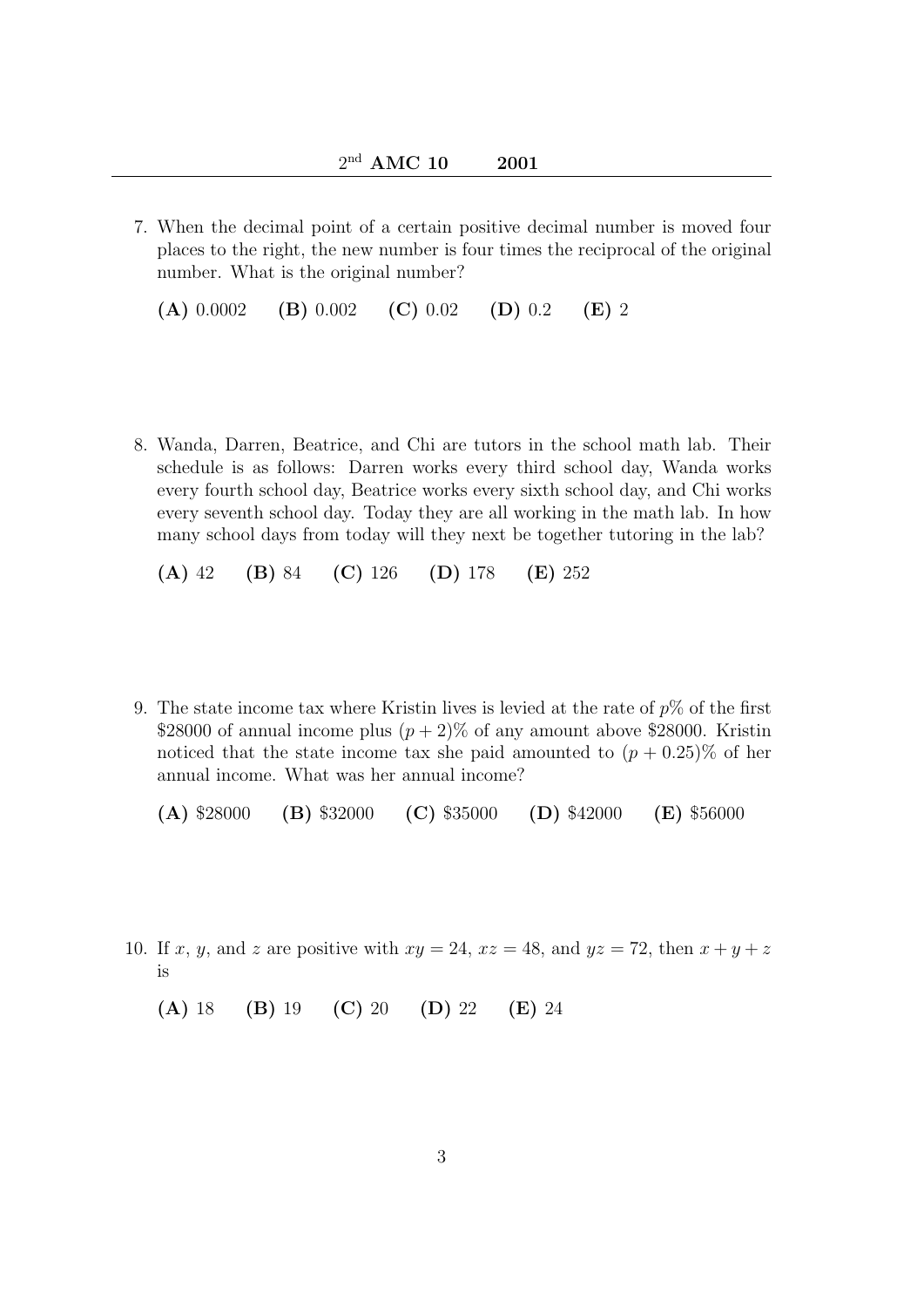11. Consider the dark square in an array of unit squares, part of which is shown. The first ring of squares around this center square contains 8 unit squares. The second ring contains 16 unit squares. If we continue this process, the number of unit squares in the  $100<sup>th</sup>$  ring is



12. Suppose that  $n$  is the product of three consecutive integers and that  $n$  is divisible by 7. Which of the following is not necessarily a divisor of  $n$ ?

(A) 6 (B) 14 (C) 21 (D) 28 (E) 42

13. A telephone number has the form ABC-DEF-GHIJ, where each letter represents a different digit. The digits in each part of the number are in decreasing order; that is,  $A > B > C$ ,  $D > E > F$ , and  $G > H > I > J$ . Furthermore, D, E, and F are consecutive even digits; G, H, I, and J are consecutive odd digits; and  $A + B + C = 9$ . Find A.

(A) 4 (B) 5 (C) 6 (D) 7 (E) 8

14. A charity sells 140 benefit tickets for a total of \$2001. Some tickets sell for full price (a whole dollar amount), and the rest sell for half price. How much money is raised by the full-price tickets?

(A) \$782 (B) \$986 (C) \$1158 (D) \$1219 (E) \$1449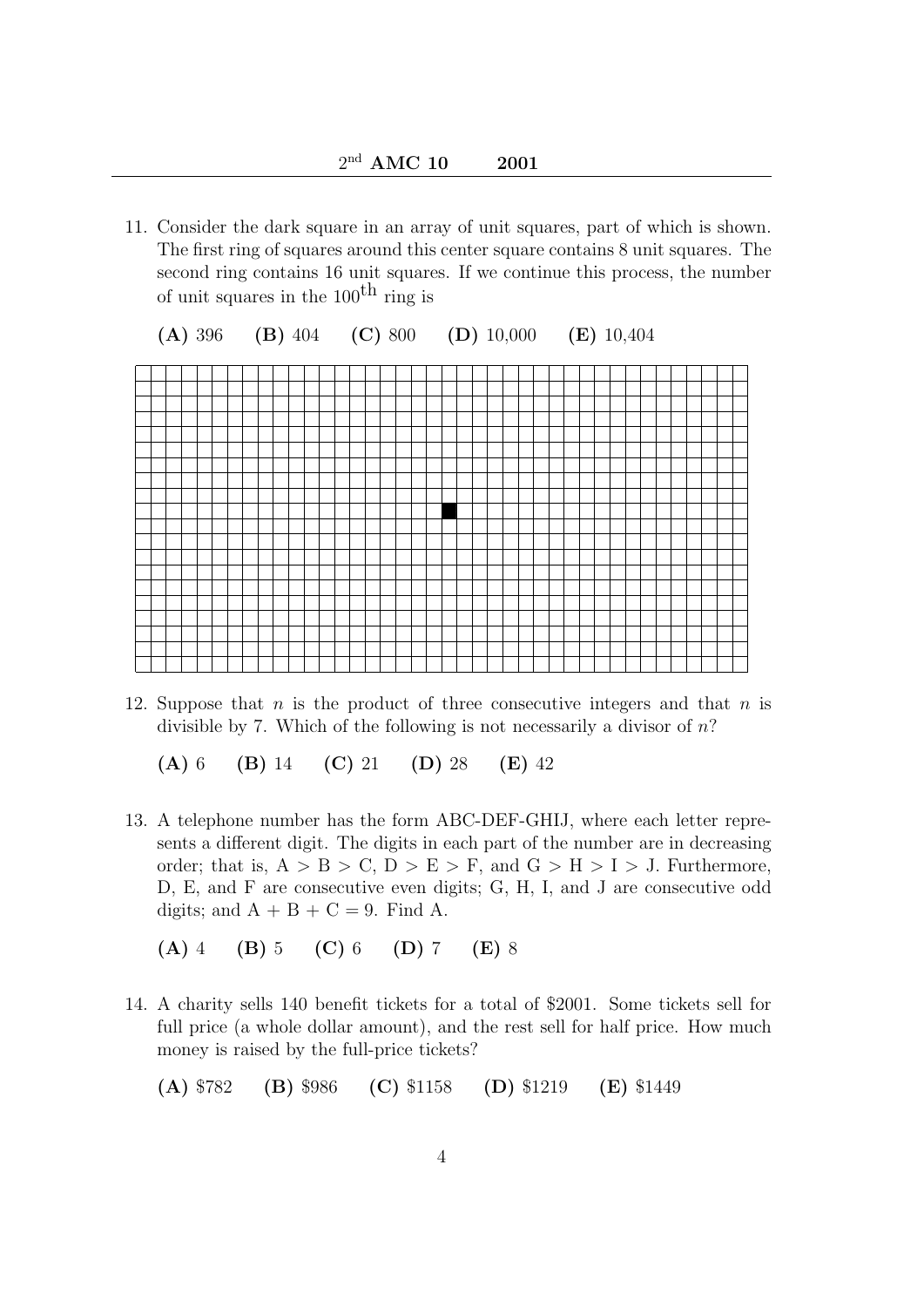15. A street has parallel curbs 40 feet apart. A crosswalk bounded by two parallel stripes crosses the street at an angle. The length of the curb between the stripes is 15 feet and each stripe is 50 feet long. Find the distance, in feet, between the stripes.

 $(A)$  9  $(B)$  10  $(C)$  12  $(D)$  15  $(E)$  25

- 16. The mean of three numbers is 10 more than the least of the numbers and 15 less than the greatest. The median of the three numbers is 5. What is their sum?
	- $(A)$  5  $(B)$  20  $(C)$  25  $(D)$  30  $(E)$  36
- 17. Which of the cones below can be formed from a 252° sector of a circle of radius 10 by aligning the two straight sides?





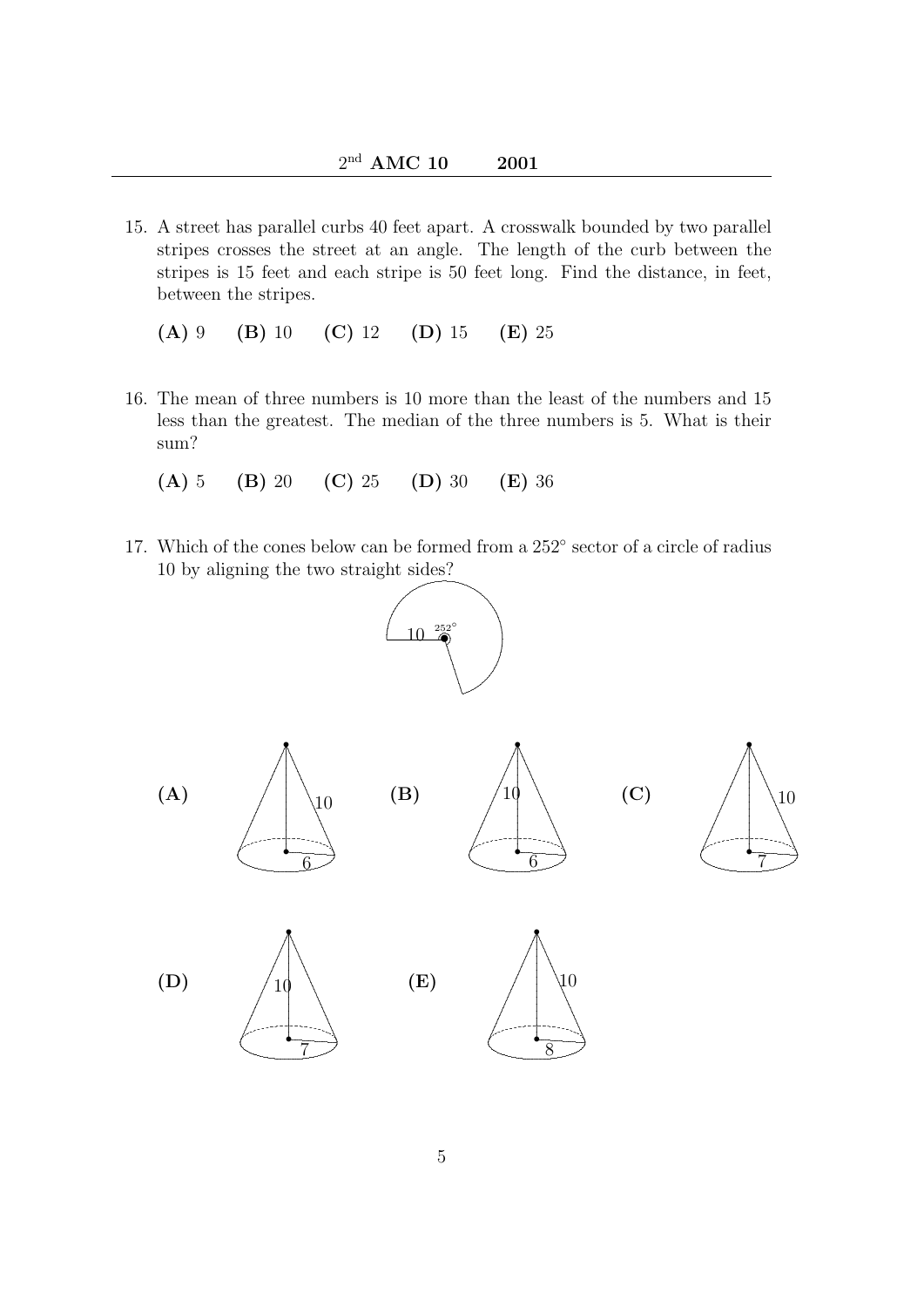18. The plane is tiled by congruent squares and congruent pentagons as indicated. The percent of the plane that is enclosed by the pentagons is closest to



- 19. Pat wants to buy four donuts from an ample supply of three types of donuts: glazed, chocolate, and powdered. How many different selections are possible?
	- (A) 6 (B) 9 (C) 12 (D) 15 (E) 18
- 20. A regular octagon is formed by cutting an isosceles right triangle from each of the corners of a square with sides of length 2000. What is the length of each side of the octagon?

(**A**) 
$$
\frac{1}{3}(2000)
$$
 (**B**)  $2000(\sqrt{2}-1)$  (**C**)  $2000(2-\sqrt{2})$   
(**D**)  $1000$  (**E**)  $1000\sqrt{2}$ 

21. A right circular cylinder with its diameter equal to its height is inscribed in a right circular cone. The cone has diameter 10 and altitude 12, and the axes of the cylinder and cone coincide. Find the radius of the cylinder.

(A) 
$$
\frac{8}{3}
$$
 (B)  $\frac{30}{11}$  (C) 3 (D)  $\frac{25}{8}$  (E)  $\frac{7}{2}$ 

22. In the magic square shown, the sums of the numbers in each row, column, and diagonal are the same. Five of these numbers are represented by  $v, w, x, y$ , and z. Find  $y + z$ .

| $\boldsymbol{v}$ | 24               | w  |
|------------------|------------------|----|
| 18               | $\boldsymbol{x}$ | Y  |
| 25               | Z                | 21 |